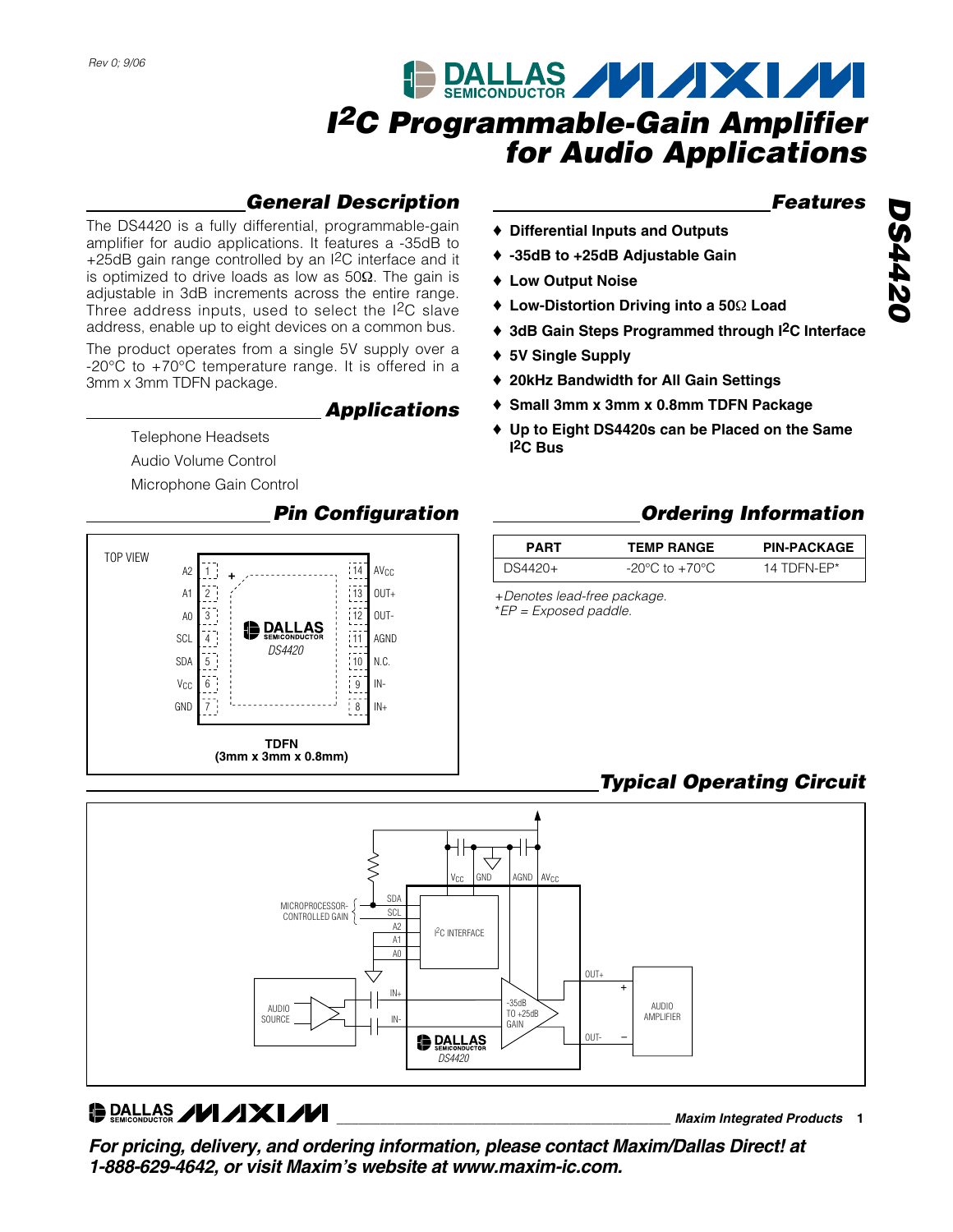## **ABSOLUTE MAXIMUM RATINGS**

| Voltage on V <sub>CC</sub> , SDA, and SCL |                     |
|-------------------------------------------|---------------------|
|                                           |                     |
| Voltage on A0, A1, and A2                 |                     |
|                                           |                     |
|                                           | not to exceed 6.0V) |
| Voltage on IN+, IN-, OUT-, and OUT+       |                     |
|                                           |                     |
|                                           | not to exceed 6.0V) |

| Voltage on AV <sub>CC</sub> Relative to V <sub>CC</sub> 0.3V to +0.3V |  |
|-----------------------------------------------------------------------|--|
| Voltage on AGND Relative to GND -0.3V to +0.3V                        |  |
|                                                                       |  |
| Operating Temperature Range -20°C to +70°C                            |  |
| Storage Temperature See J-STD-020 Specification                       |  |

Stresses beyond those listed under "Absolute Maximum Ratings" may cause permanent damage to the device. These are stress ratings only, and functional operation of the device at these or any other conditions beyond those indicated in the operational sections of the specifications is not implied. Exposure to absolute maximum rating conditions for extended periods may affect device reliability.

## **RECOMMENDED OPERATING CONDITIONS**

 $(T_A = -20\degree C \text{ to } +70\degree C.)$ 

| <b>PARAMETER</b>                     | <b>SYMBOL</b>          | <b>CONDITIONS</b> | <b>MIN</b> | <b>TYP</b>            | <b>MAX</b>                      | <b>UNITS</b> |
|--------------------------------------|------------------------|-------------------|------------|-----------------------|---------------------------------|--------------|
| Digital Supply Voltage               | Vcc                    | (Note 1)          | $+4.5$     |                       | $+5.5$                          | V            |
| Analog Supply Voltage                | <b>AV<sub>CC</sub></b> |                   |            | <b>V<sub>CC</sub></b> |                                 |              |
| Analog Ground                        | <b>AGND</b>            | (See Figure 5)    |            | <b>GND</b>            |                                 |              |
| Input Logic 1 (SCL, SDA, A0, A1, A2) | V <sub>IH</sub>        |                   | 2.0        |                       | <b>V<sub>CC</sub></b><br>$+0.3$ | V            |
| Input Logic 0 (SCL, SDA, A0, A1, A2) | $V_{IL}$               |                   | $-0.3$     |                       | $+0.8$                          |              |

### **ELECTRICAL CHARACTERISTICS**

(V<sub>CC</sub> =  $+4.5V$  to  $+5.5V$ , T<sub>A</sub> = -20°C to  $+70$ °C, unless otherwise noted.)

| <b>PARAMETER</b>                     | <b>SYMBOL</b>     | <b>CONDITIONS</b>                                                                           | <b>MIN</b>                     | <b>TYP</b>                    | <b>MAX</b>                               | <b>UNITS</b> |  |
|--------------------------------------|-------------------|---------------------------------------------------------------------------------------------|--------------------------------|-------------------------------|------------------------------------------|--------------|--|
| <b>Supply Current</b>                | $_{\rm{ICC}}$     | $V_{CC} = 5.5V$ , R <sub>L</sub> = $\infty$ , V <sub>IN</sub> = 0V differential<br>(Note 9) |                                | 1.7                           | 3                                        | mA           |  |
| <b>Standby Current</b>               | <b>ISTBY</b>      | $V_{CC} = 5.5V$ (Notes 2, 9)                                                                |                                |                               | 140                                      | μA           |  |
| Input Leakage (SDA, SCL, A2, A1, A0) | ĪЩ                | $V_{\rm CC} = 5.5V$                                                                         |                                |                               | 1                                        | μA           |  |
| Output Leakage (SDA)                 | ΙL                |                                                                                             |                                |                               | 1                                        | μA           |  |
|                                      |                   | $V_{\Omega I} = 0.4V$                                                                       | 3                              |                               |                                          |              |  |
| Output-Current Low (SDA)             | $I_{OL}$          | $V_{OL} = 0.6V$                                                                             | 6                              |                               |                                          | mA           |  |
| Input Voltage Range                  | V <sub>IN</sub>   | Differential                                                                                |                                | $-19$                         | $+1$                                     | dBV          |  |
| Max Peak-to-Peak Input Level         | VINP-P            | Differential                                                                                |                                |                               | 3.2                                      | V            |  |
| Input Resistance                     | $R_{IN}$          | Differential, active mode (Note 3)                                                          | 29                             | 49                            | 60                                       | $k\Omega$    |  |
| Input Common-Mode Voltage            | $V_{IN:CM}$       |                                                                                             | 0.45x<br><b>V<sub>CC</sub></b> |                               | 0.55x<br><b>V<sub>CC</sub></b>           | $\vee$       |  |
| Output Voltage                       | $V_{\rm O}$       | $R_1 = 50\Omega$ differential                                                               |                                |                               | 6                                        | dBV          |  |
| Output Peak-to-Peak Signal Swing     | $VOP-P$           | Differential                                                                                |                                |                               | 5.6                                      | $\vee$       |  |
| Output Common-Mode Voltage           | $V_{\text{O:CM}}$ |                                                                                             | 0.45x<br><b>V<sub>CC</sub></b> | 0.5x<br><b>V<sub>CC</sub></b> | 0.55x<br><b>V<sub>CC</sub></b>           | $\vee$       |  |
| Output Offset Voltage                | $V_{O:OS}$        | $Ay = +25dB$                                                                                | $-20$                          |                               | $+20$                                    | mV           |  |
| Amplifier Output Current             |                   | $V_{OUT} = GND$                                                                             | 95                             |                               |                                          | mA           |  |
| (Sourcing)                           | I <sub>OS1</sub>  | $V_{OUT} = V_{CC} - 0.75V$                                                                  | 64                             |                               |                                          |              |  |
| 2                                    |                   |                                                                                             |                                |                               | $\bigoplus_{\text{SMEONUCOS}}$ // / / XI |              |  |

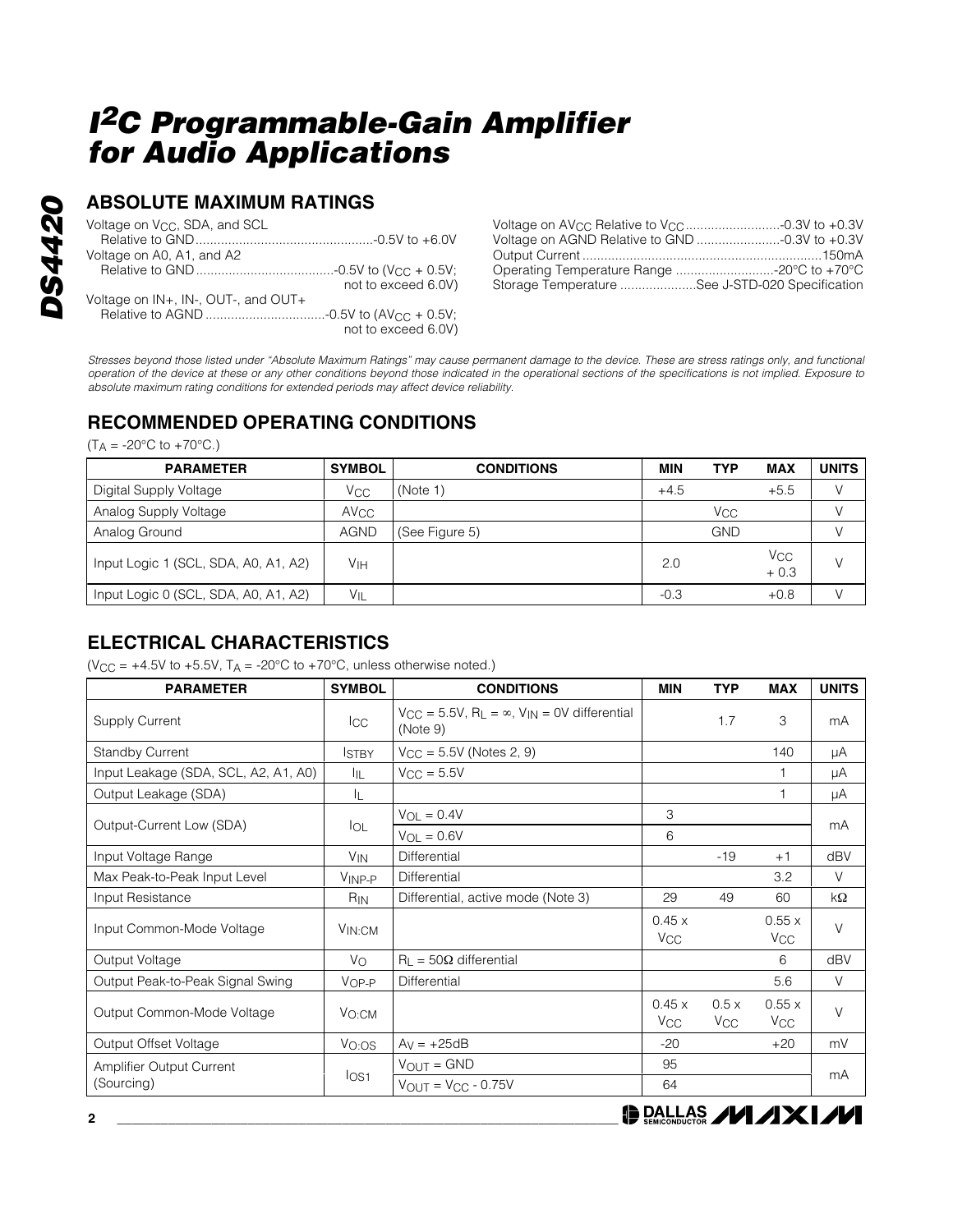### **ELECTRICAL CHARACTERISTICS (continued)**

(V<sub>CC</sub> =  $+4.5V$  to  $+5.5V$ , T<sub>A</sub> = -20°C to  $+70^{\circ}$ C, unless otherwise noted.)

| <b>PARAMETER</b>                   | <b>SYMBOL</b>     | <b>CONDITIONS</b>                                                        | MIN    | <b>TYP</b> | <b>MAX</b>      | <b>UNITS</b> |
|------------------------------------|-------------------|--------------------------------------------------------------------------|--------|------------|-----------------|--------------|
| <b>Amplifier Output Current</b>    |                   | $V_{OUT} = V_{CC}$                                                       | 89     |            |                 |              |
| (Sinking)                          | I <sub>OS2</sub>  | $V_{OUT} = 0.75V$                                                        | 64     |            |                 | mA           |
| Resistive Load Range               | $R_L$             | Differential                                                             | 50     |            | 50 <sub>k</sub> | Ω            |
| Capacitive Load                    | C <sub>1</sub>    | Cap to GND (Note 4)                                                      |        |            | 100             | рF           |
| Closed-Loop Bandwidth              |                   | All gain settings (Note 5)                                               | 20     |            | 20 <sub>k</sub> | Hz           |
| <b>Passband Flatness</b>           |                   | 20Hz to 20kHz (Notes 2, 5)                                               | $-1$   |            | $+1$            | dB           |
|                                    |                   | $A = -35dB$ , 300Hz to 3.4kHz                                            |        | $-123$     |                 |              |
| Output Noise (Note 5)              | N <sub>O</sub>    | $A = +25dB$ , 300Hz to 3.4kHz                                            | $-88$  |            |                 |              |
|                                    |                   | $R_{L} = 50\Omega$ , $V_{O} \le +6$ dBV,<br>$= 1$ kHz, A = $\pm 16$ dB   |        | 0.03       | 1.0             |              |
| Total Harmonic Distortion (Note 5) | <b>THD</b>        | $R_{L} = 1k\Omega$ , $V_{O} \le +6dBV$ ,<br>f = 1kHz, $A = \pm 16$ d $B$ |        | 0.01       |                 | dBV<br>$\%$  |
| Gain Range                         | A                 |                                                                          | $-35$  |            | $+25$           | dB           |
| Gain Step Size                     | As                |                                                                          | 2.0    | 3.0        | 4.0             | dB           |
| Gain Accuracy                      | AERR <sub>1</sub> | (Note 10)                                                                | $-2.5$ |            | $+2.5$          | dB           |
| Mute and Standby Mode Gain         | AMUTE             | (Note 5)                                                                 |        |            | $-90$           | dB           |
| Standby Mode Exit Time             | tpu               | (Note 6)                                                                 |        |            | 10              | μs           |

### **I2C AC ELECTRICAL CHARACTERISTICS (See Figure 3)**

(V<sub>CC</sub> = +4.5V to +5.5V, T<sub>A</sub> = -20°C to +70°C, timing referenced to V<sub>IL(MAX)</sub> and V<sub>IH(MIN)</sub>, unless otherwise noted.)

| <b>PARAMETER</b>                                          | <b>SYMBOL</b>       | <b>CONDITIONS</b> | <b>MIN</b>         | <b>TYP</b> | <b>MAX</b> | <b>UNITS</b> |
|-----------------------------------------------------------|---------------------|-------------------|--------------------|------------|------------|--------------|
| <b>SCL Clock Frequency</b>                                | fscl                | (Note 7)          | $\mathbf{0}$       |            | 400        | <b>kHz</b>   |
| Bus Free Time Between STOP and<br><b>START Conditions</b> | <b>t</b> BUF        |                   | 1.3                |            |            | μs           |
| Hold Time (Repeated) START<br>Condition                   | t <sub>HD:STA</sub> |                   | 0.6                |            |            | μs           |
| Low Period of SCL                                         | t <sub>LOW</sub>    |                   | 1.3                |            |            | $\mu s$      |
| High Period of SCL                                        | <b>t</b> HIGH       |                   | 0.6                |            |            | μs           |
| Data Hold Time                                            | thd:DAT             |                   | $\mathbf 0$        |            | 0.9        | μs           |
| Data Setup Time                                           | tsu:DAT             |                   | 100                |            |            | ns           |
| <b>Start Setup Time</b>                                   | tsu:STA             |                   | 0.6                |            |            | $\mu s$      |
| SDA and SCL Rise Time                                     | t <sub>R</sub>      | (Note 8)          | $20 +$<br>$0.1C_B$ |            | 300        | ns           |
| SDA and SCL Fall Time                                     | tF                  | (Note 8)          | $20 +$<br>$0.1C_B$ |            | 300        | ns           |
| STOP Setup Time                                           | tsu:sto             |                   | 0.6                |            |            | $\mu s$      |
| SDA and SCL Capacitive Loading                            | $C_{\mathsf{B}}$    | (Note 8)          |                    |            | 400        | pF           |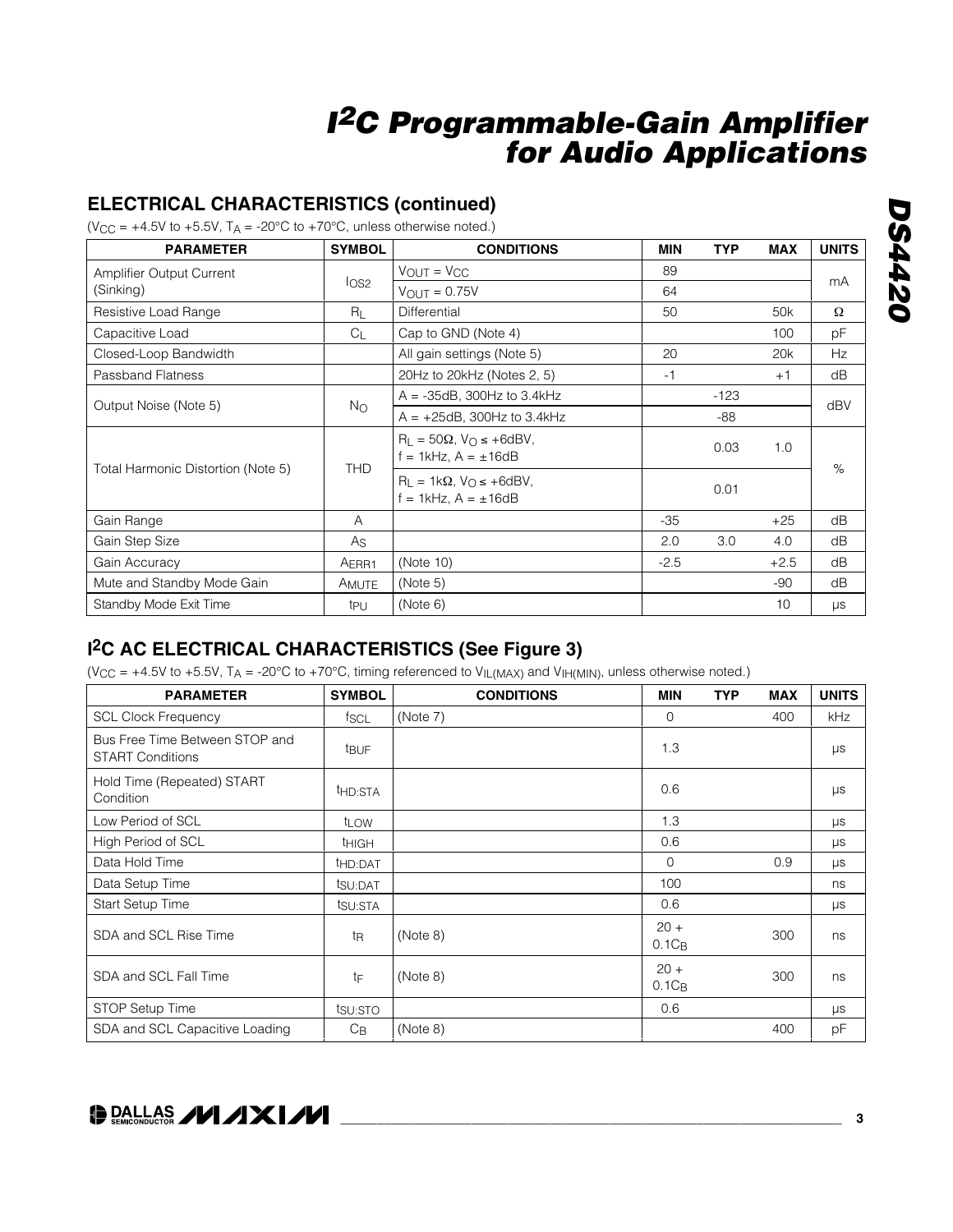- **DS4420 Note 1:** All voltages are referenced to ground. Currents entering the IC are specified positive, and currents exiting the IC are negative. **DS4420 Note 2:** Standby supply current specified with SDA = SCL = V<sub>CC</sub>, the output disconnected, and A0, A1, and A2 driven to within **Note 3:** Input resistance during mute and power-down is approximately one-half of the active-mode resistance. **Note 4:** Each output is capable of driving a 100nF capacitive load to ground using an external 10Ω series resistor. However, output **Note 5:** Guaranteed by design.
	- **Note 6:** This is the time it takes for the output to become active after exiting standby mode.

capacitance should be minimal for optimal distortion performance.

- Note 7: <sup>12</sup>C interface timing shown is for fast-mode (400kHz) operation. This device is also backward-compatible with 1<sup>2</sup>C standardmode timing.
- **Note 8:** C<sub>B</sub> = total capacitance of one bus line in picofarads.

100mV of V<sub>CC</sub> or GND.

- **Note 9:** The current specified is the sum of  $V_{CC}$  and  $AV_{CC}$  supply currents.
- **Note 10:** Gain accuracy specified assuming the output impedance of signal source driving of the DS4420 is ≤ 2.5kΩ.

### **Typical Operating Characteristics**

 $(T_A = +25^{\circ}C, V_{CC} = AV_{CC} = 5.0V,$  unless otherwise noted.)

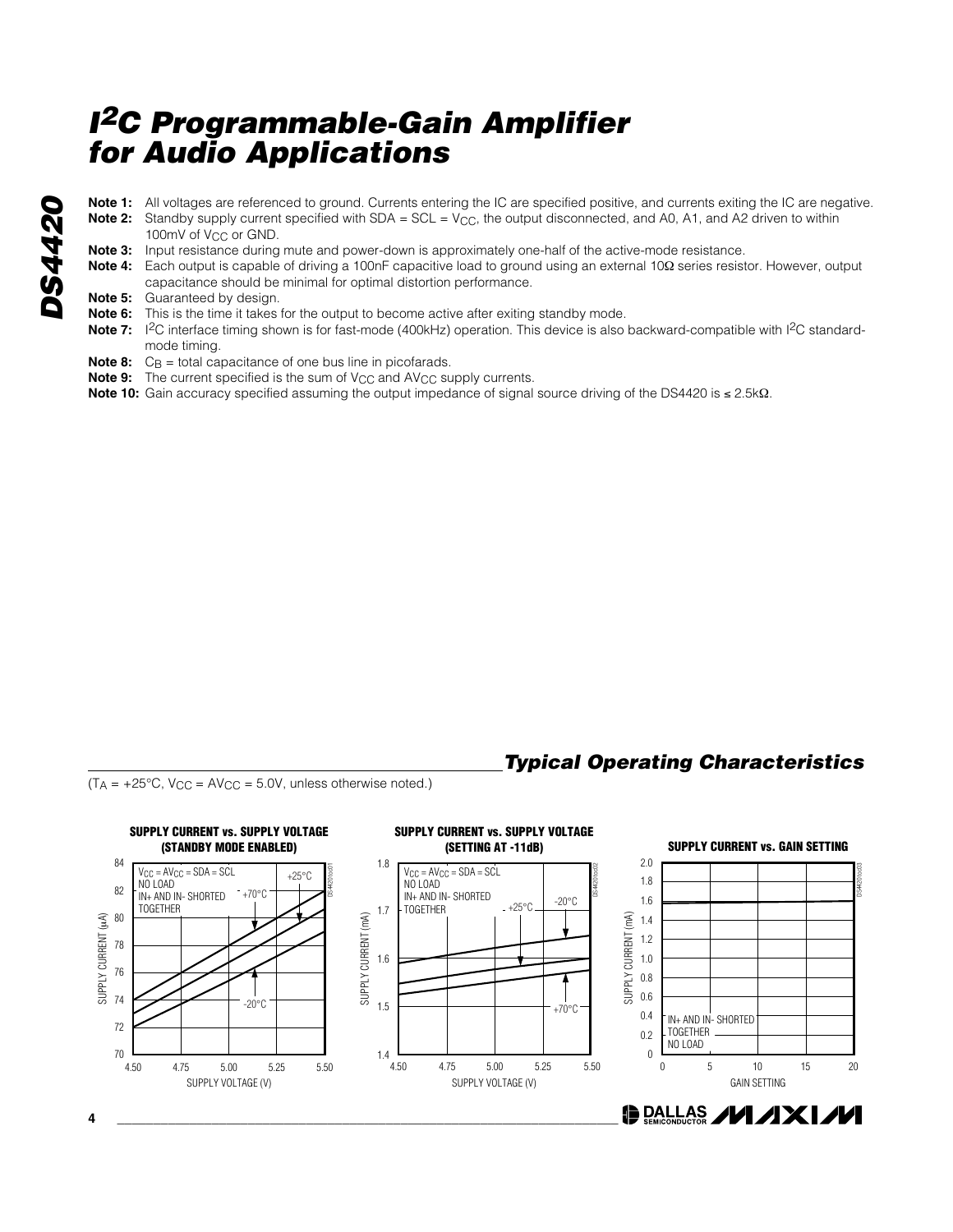### **Typical Operating Characteristics (continued)**

 $(T_A = +25^{\circ}C, V_{CC} = AV_{CC} = 5.0V,$  unless otherwise noted.)

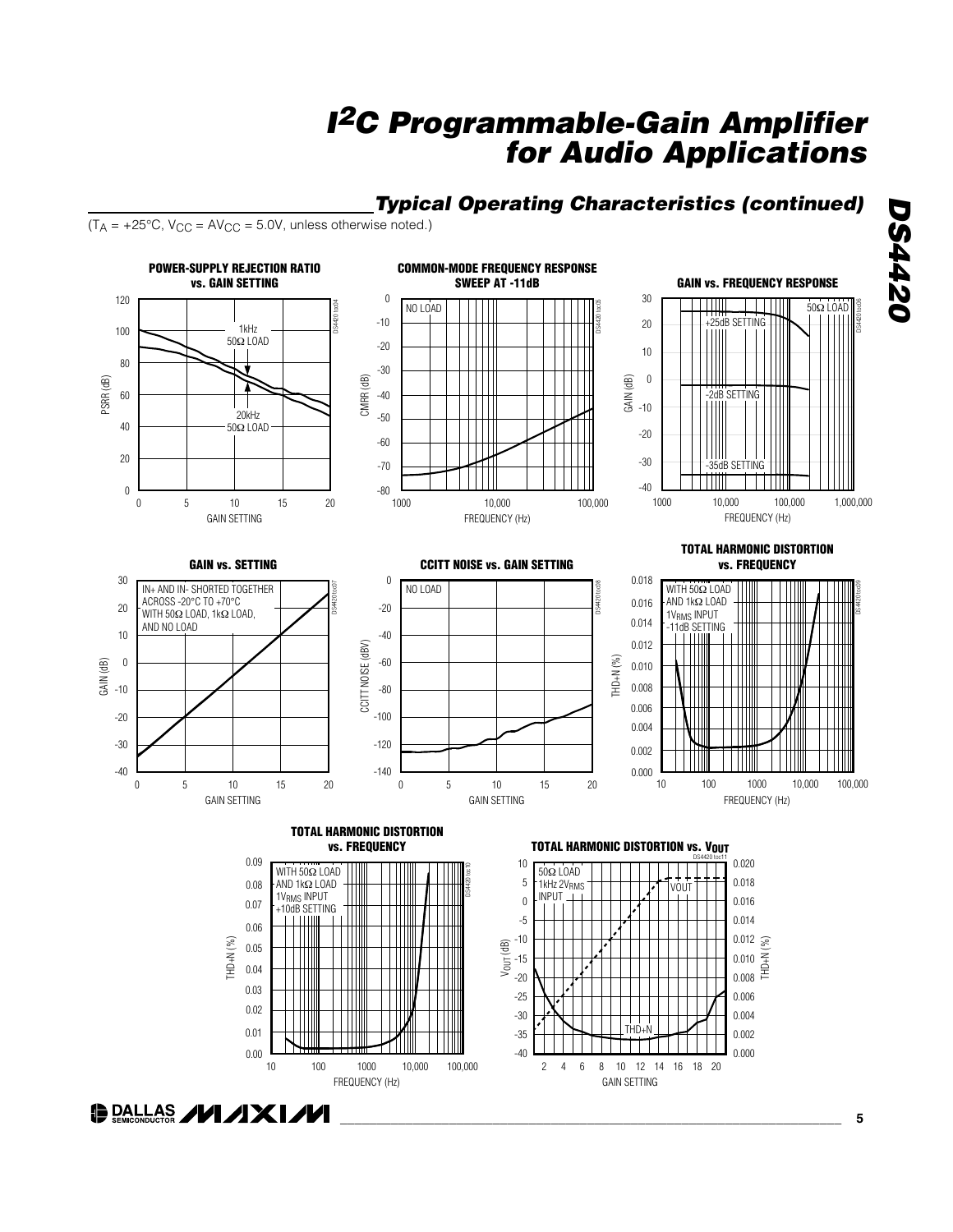**Pin Description**

| <b>PIN</b>     | <b>NAME</b>      | <b>FUNCTION</b>                                                                                                                      |
|----------------|------------------|--------------------------------------------------------------------------------------------------------------------------------------|
|                | A2               |                                                                                                                                      |
| $\overline{c}$ | A1               | Address Select Inputs—Determine I <sup>2</sup> C Slave Address. Device address is 1010A <sub>2</sub> A <sub>1</sub> A <sub>0</sub> . |
| 3              | A <sub>0</sub>   |                                                                                                                                      |
| 4              | <b>SCL</b>       | 1 <sup>2</sup> C Serial Clock-Input for 1 <sup>2</sup> C Clock                                                                       |
| 5              | <b>SDA</b>       | I <sup>2</sup> C Serial Data-Input/Output for I <sup>2</sup> C Data                                                                  |
| 6              | $V_{\rm CC}$     | Digital Power-Supply Terminal                                                                                                        |
| $\overline{7}$ | <b>GND</b>       | Ground                                                                                                                               |
| 8              | $IN+$            |                                                                                                                                      |
| 9              | IN-              | Differential Audio Input Signal                                                                                                      |
| 10             | N.C.             | No Connection                                                                                                                        |
| 11             | <b>AGND</b>      | Analog Ground (Must be Connected to GND)                                                                                             |
| 12             | OUT-             |                                                                                                                                      |
| 13             | $OUT+$           | Differential Audio Output Signal                                                                                                     |
| 14             | AV <sub>CC</sub> | Analog Power Supply (Must be Connected to V <sub>CC</sub> )                                                                          |
| EP             | EP               | Exposed Paddle. Connect to GND and AGND.                                                                                             |

### **Detailed Description**

The key features of the DS4420 are illustrated in the Block Diagram.

#### **Controlling the DS4420**

The DS4420 is controlled through the I2C serial interface. Gain, mute, and standby settings all reside in one control register located at memory address F8h (see Figure 1). Writes to other memory addresses are invalid.

#### **Programmable Gain**

The gain is adjustable from -35dB to +25dB in 3dB increments. The gain is determined by the five LSBs of the control register as shown in Figure 1. Gain settings greater than 14h are invalid.

#### **Mute Mode**

The DS4420 is placed in mute mode by setting the mute bit located in the control register (see Figure 1). When in this mode, the output of the amplifier is muted and is independent of the gain setting. The input-to-output attenuation is specified in the Electrical Characteristics table as AMUTE.

**Standby Mode** Standby mode is entered by setting the standby control bit (see Figure 1). Setting the standby control bit mutes the output of the amplifier and places the DS4420 into a



low-current (ISTBY) consumption state. Unlike mute mode, however, standby mode is intended for use when no input signal is present. While in standby mode, the DS4420 maintains input and output common-mode bias voltages. The device produces no audible clicks or pops when entering or exiting the standby state. The time required for the output to become active when exiting standby mode is specified as tpu.

**DE DALLAS AVI AXI AVI** 

**DS4420** DS4420

**6 \_\_\_\_\_\_\_\_\_\_\_\_\_\_\_\_\_\_\_\_\_\_\_\_\_\_\_\_\_\_\_\_\_\_\_\_\_\_\_\_\_\_\_\_\_\_\_\_\_\_\_\_\_\_\_\_\_\_\_\_\_\_\_\_\_\_\_\_\_**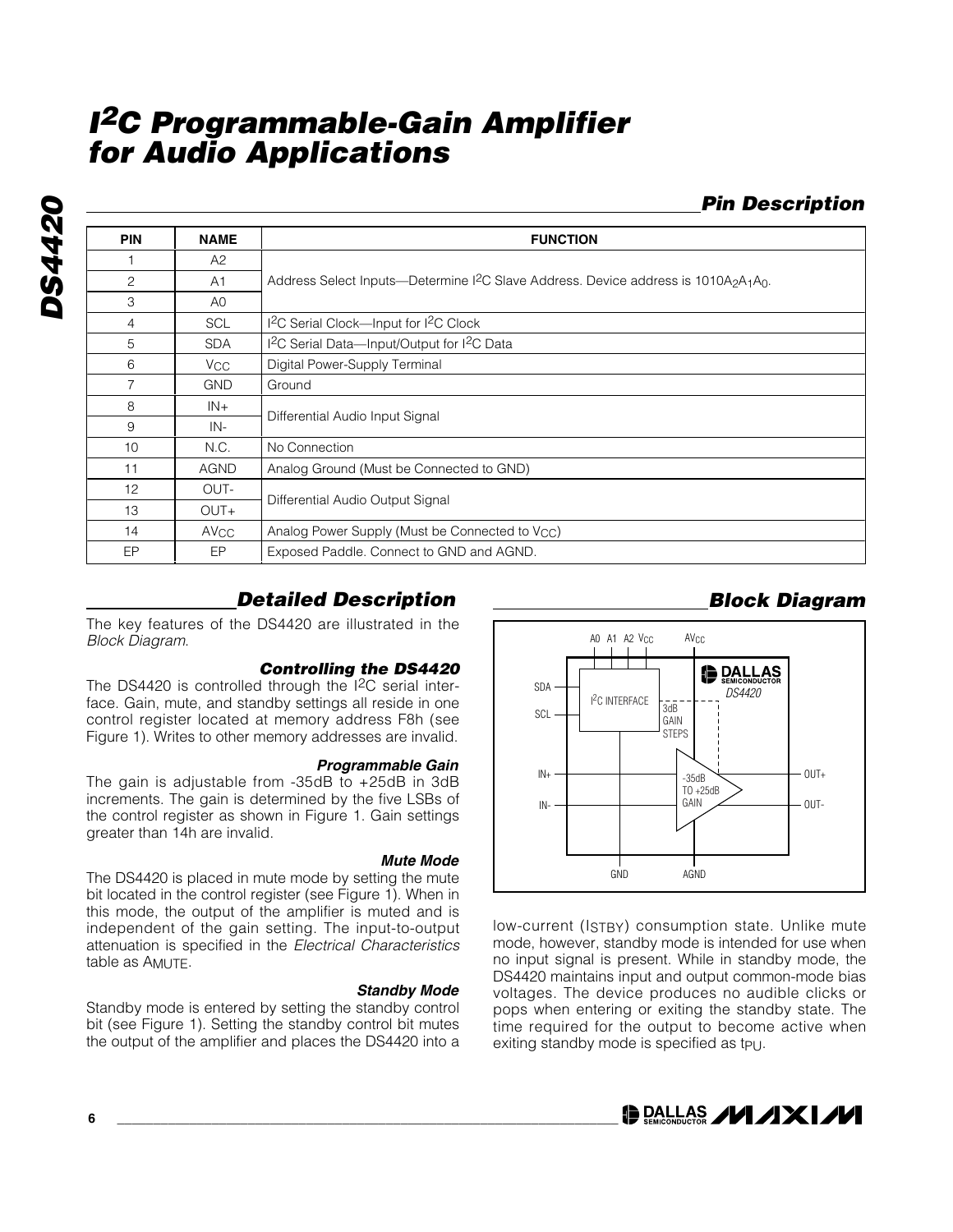| Power-Up Default: |         | 1000 0000 b             |                                                                                                                                                             |                     |                   |                                        |                     |       |
|-------------------|---------|-------------------------|-------------------------------------------------------------------------------------------------------------------------------------------------------------|---------------------|-------------------|----------------------------------------|---------------------|-------|
| F <sub>8h</sub>   | Standby | $\times$                | Mute                                                                                                                                                        |                     | Gain Setting[4:0] |                                        |                     |       |
|                   | bit 7   |                         |                                                                                                                                                             | bit 4               | bit 3             | bit 2                                  | bit 1               | bit 0 |
|                   | bit 7   | $0 =$ Normal operation. | Standby: Places the DS4420 in standby mode.<br>1 = Places the DS4420 in standby mode. (Power-up default.)                                                   |                     |                   |                                        |                     |       |
|                   | bit 6   | Don't care.             |                                                                                                                                                             |                     |                   |                                        |                     |       |
|                   | bit 5   |                         | Mute: Mutes the amplifier output, regardless of the current gain setting.<br>0 = Normal operation. (Power-up default.)<br>$1 =$ Mutes the amplifier output. |                     |                   |                                        |                     |       |
|                   | bit 4:0 |                         | Gain Setting: Five-bit gain setting. The power-up default is setting 00h.                                                                                   |                     |                   |                                        |                     |       |
|                   |         |                         | <b>GAIN</b><br><b>SETTING</b><br>(hex)                                                                                                                      | <b>GAIN</b><br>(dB) |                   | <b>GAIN</b><br><b>SETTING</b><br>(hex) | <b>GAIN</b><br>(dB) |       |
|                   |         |                         | 00h                                                                                                                                                         | $-35$               |                   | 0Bh                                    | $-2$                |       |
|                   |         |                         | 01h                                                                                                                                                         | $-32$               |                   | 0Ch                                    | $+1$                |       |
|                   |         |                         | 02h                                                                                                                                                         | $-29$               |                   | 0 <sub>Dh</sub>                        | $+4$                |       |
|                   |         |                         | 03h                                                                                                                                                         | $-26$               |                   | 0Eh                                    | $+7$                |       |
|                   |         |                         | 04h                                                                                                                                                         | $-23$               |                   | 0Fh                                    | $+10$               |       |
|                   |         |                         | 05h                                                                                                                                                         | $-20$               |                   | 10h                                    | $+13$               |       |
|                   |         |                         | 06h                                                                                                                                                         | $-17$               |                   | 11h                                    | $+16$               |       |
|                   |         |                         | 07h                                                                                                                                                         | $-14$               |                   | 12h                                    | $+19$               |       |
|                   |         |                         | 08h                                                                                                                                                         | $-11$               |                   | 13h                                    | $+22$               |       |
|                   |         |                         | 09h                                                                                                                                                         | $-8$                |                   | 14h                                    | $+25$               |       |
|                   |         |                         | 0Ah                                                                                                                                                         | $-5$                |                   | 15h to 1Fh                             | Illegal             |       |

Figure 1. Control Register Description

**Slave Address Byte and Address Pins**

The slave address byte consists of a 7-bit slave address plus a R/W bit (see Figure 2). The DS4420's slave address is determined by the state of the A0, A1, and A2 address pins. These pins allow up to eight DS4420s to reside on the same I2C bus. Address pins connected to GND result in a '0' in the corresponding bit position in the slave address. Conversely, address pins connected to V<sub>CC</sub> result in a '1' in the corresponding bit positions. For example, the DS4420's slave address byte is A0h when A0, A1, and A2 pins are grounded. I2C communication is described in detail in the I<sup>2</sup>C Serial Interface Description section.







**\_\_\_\_\_\_\_\_\_\_\_\_\_\_\_\_\_\_\_\_\_\_\_\_\_\_\_\_\_\_\_\_\_\_\_\_\_\_\_\_\_\_\_\_\_\_\_\_\_\_\_\_\_\_\_\_\_\_\_\_\_\_\_\_\_\_\_\_\_ 7**

**DS4420**

**DS4420**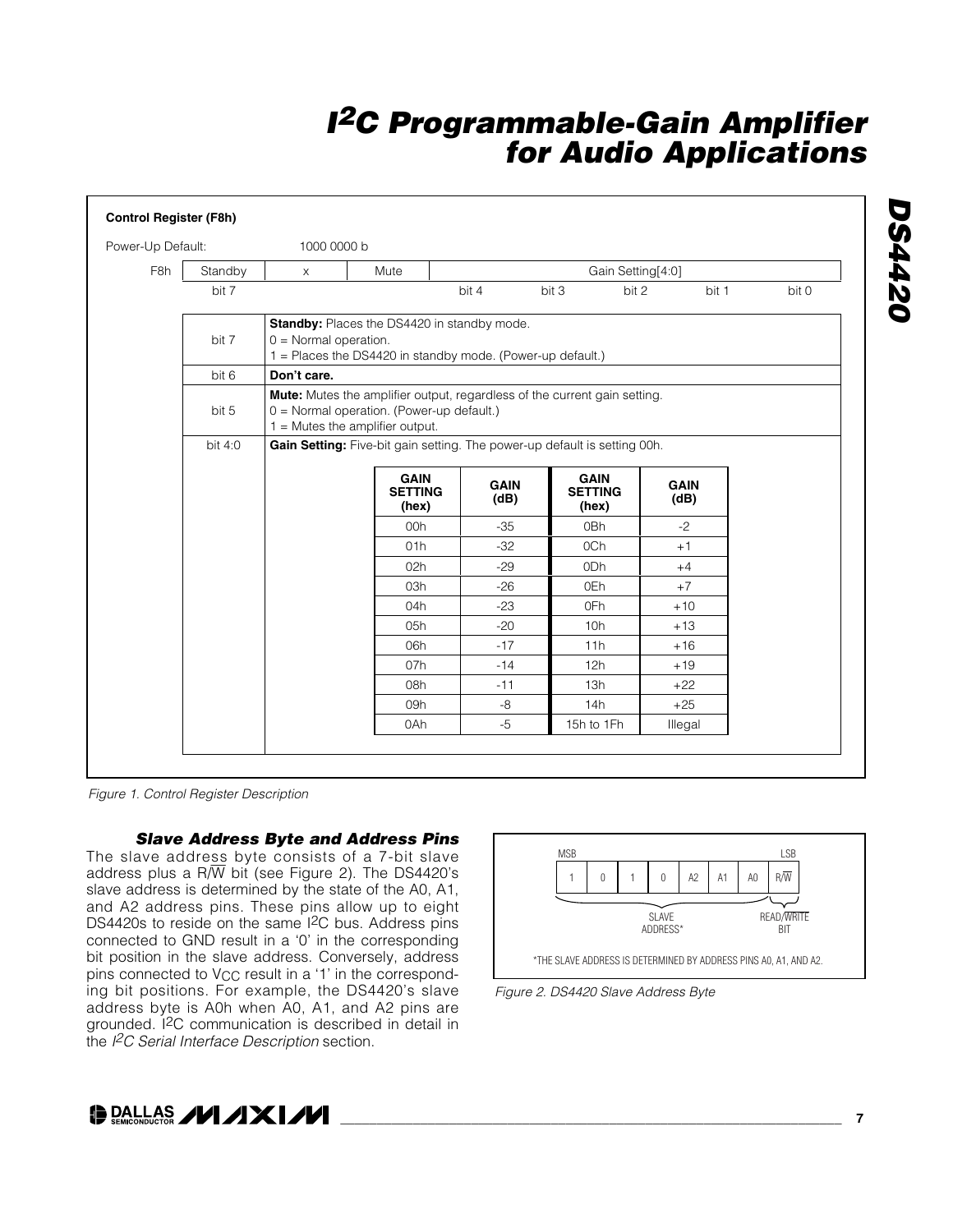

Figure 3. I<sup>2</sup>C Timing Diagram

**DS4420**

DS4420

## **<sup>I</sup><sup>2</sup>C Serial Interface Description**

#### **I2C Definitions**

The following terminology is commonly used to describe I2C data transfers. See the timing diagram (Figure 3) and the  $I^2C$  AC Electrical Characteristics table for additional information.

**Master Device:** The master device controls the slave devices on the bus. The master device generates SCL clock pulses, start and stop conditions.

**Slave Devices:** Slave devices send and receive data at the master's request.

**Bus Idle or Not Busy:** Time between stop and start conditions when both SDA and SCL are inactive and in their logic-high states.

**Start Condition:** A start condition is generated by the master to initiate a new data transfer with a slave. Transitioning SDA from high to low while SCL remains high generates a start condition.

**Stop Condition:** A stop condition is generated by the master to end a data transfer with a slave. Transitioning SDA from low to high while SCL remains high generates a stop condition.

**Repeated Start Condition:** The master can use a repeated start condition at the end of one data transfer to indicate that it will immediately initiate a new data transfer following the current one. Repeated starts are commonly used during read operations to identify a specific memory address to begin a data transfer. A repeated start condition is issued identically to a normal start condition.

**Bit Write:** Transitions of SDA must occur during the low state of SCL. The data on SDA must remain valid and unchanged during the entire high pulse of SCL plus the setup and hold time requirements. Data is shifted into the device during the rising edge of the SCL.

**Bit Read:** At the end of a write operation, the master must release the SDA bus line for the proper amount of setup time before the next rising edge of SCL during a bit read. The device shifts out each bit of data on SDA at the falling edge of the previous SCL pulse and the data bit is valid at the rising edge of the current SCL pulse. Remember that the master generates all SCL clock pulses including when it is reading bits from the slave.

**Acknowledgement (ACK and NACK):** An Acknowledgement (ACK) or Not Acknowledge (NACK) is always the 9th bit transmitted during a byte transfer. The device receiving data (the master during a read or the slave during a write operation) performs an ACK by transmitting a zero during the 9th bit. A device performs a NACK by transmitting a one (done by releasing SDA) during the 9th bit. Timing (Figure 3) for the ACK and NACK is identical to all other bit writes. An ACK is the acknowledgment that the device is properly receiving data. A NACK is used to terminate a read sequence or as an indication that the device is not receiving data.

**Byte Write:** A byte write consists of 8 bits of information transferred from the master to the slave (most significant bit first) plus a 1-bit acknowledgement from the slave to the master. The 8 bits transmitted by the master are done according to the bit write definition and the acknowledgement is read using the bit read definition.

**DALLAS ZVIZIXIZVI**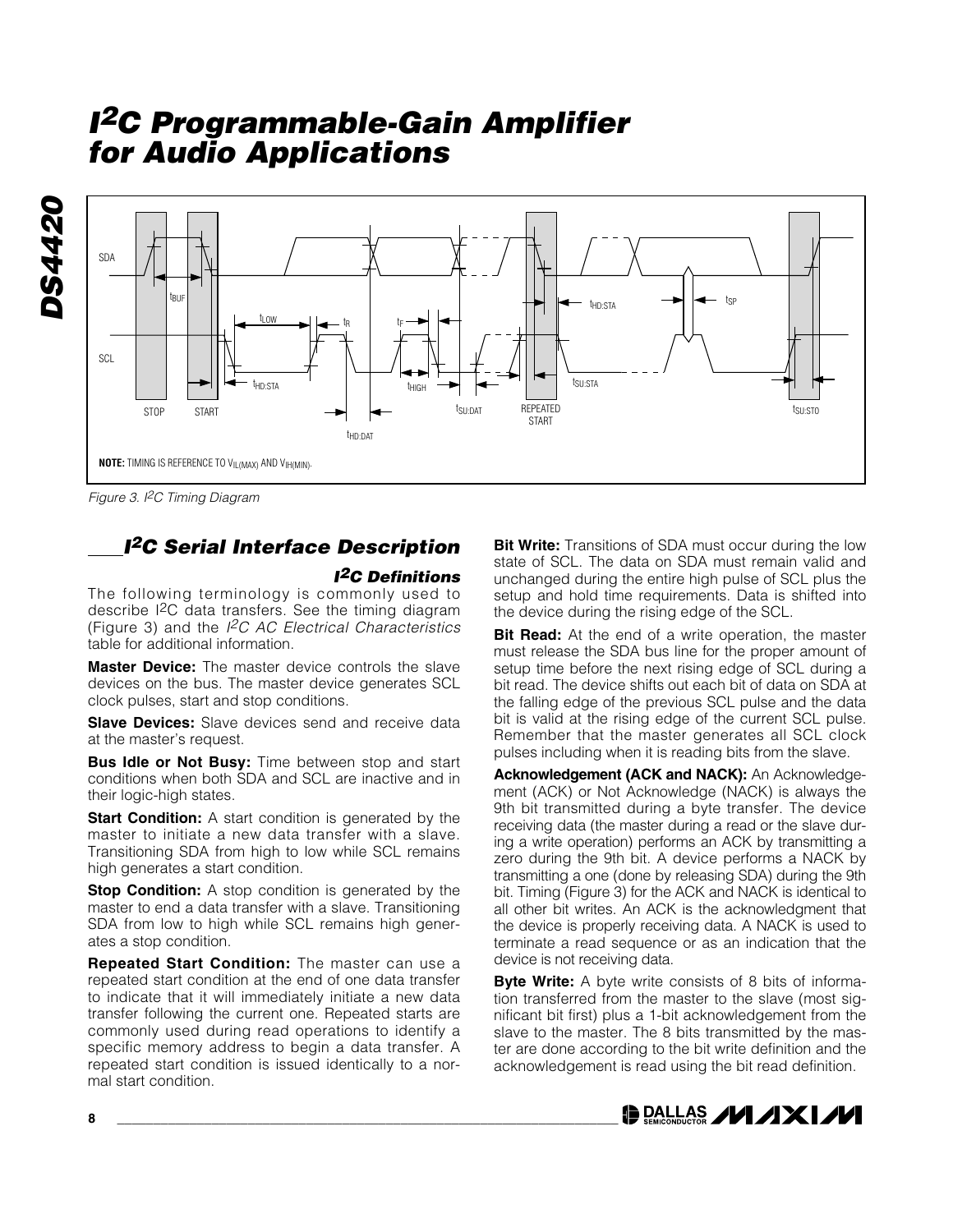**Byte Read:** A byte read is an 8-bit information transfer from the slave to the master plus a 1-bit ACK or NACK from the master to the slave. The 8 bits of information that are transferred (most significant bit first) from the slave to the master are read by the master using the bit read definition above, and the master transmits an ACK using the bit write definition to receive additional data bytes. The master must NACK the last byte read to terminate communication so the slave will return control of SDA to the master.

**Slave Address Byte:** Each slave on the I<sup>2</sup>C bus responds to a slave address byte sent immediately following a start condition. The slave address byte contains the slave address in the most significant 7 bits and the  $R/\overline{W}$  bit in the least significant bit.

The DS4420's slave address is determined by the state of the A0, A1, and A2 address pins as shown in Figure 2. Address pins connected to GND result in a '0' in the corresponding bit position in the slave address. Conversely, address pins connected to V<sub>CC</sub> result in a '1' in the corresponding bit positions.

When the R $\overline{W}$  bit is 0 (such as in A0h), the master is indicating it will write data to the slave. If R/W is set to a 1, (A1h in this case), the master is indicating it wants to read from the slave.

If an incorrect (nonmatching) slave address is written, the DS4420 will assume the master is communicating with another I<sup>2</sup>C device and ignore the communication until the next start condition is sent.

**Memory Address:** During an I<sup>2</sup>C write operation to the DS4420, the master must transmit a memory address to identify the memory location where the slave is to store the data. The memory address is always the second byte transmitted during a write operation following the slave address byte.

#### **I2C Communication**

**Writing a Single Byte to a Slave:** The master must generate a start condition, write the slave address byte (R/W  $= 0$ ), write the memory address, write the byte of data, and generate a stop condition. The master must read the slave's acknowledgement during all byte write operations.

**Reading a Single Byte from a Slave:** Unlike the write operation that uses the specified memory address byte to define where the data is to be written, the read operation occurs at the present value of the memory address counter. A dummy write cycle can be used to force the address pointer to a desired location. To do this, the master generates a start condition, writes the slave address byte  $(R/\overline{W} = 0)$ , writes the memory address where it desires to read, generates a repeated start condition, writes the slave address byte ( $R/\overline{W}$  = 1), reads the data byte with a NACK to indicate the end of the transfer, and generates a stop condition.

See Figure 4 for I2C communication examples.

### **Applications Information**

#### **Power-Supply Decoupling**

The DS4420 has separate supply voltages for its analog and digital circuitry. For best noise and distortion performance, place a 0.1µF or 0.01µF capacitor from V<sub>CC</sub> to GND and from AV<sub>CC</sub> to AGND. These capacitors should be placed as close as possible to the supply and ground pins of the device.



Figure 4. I<sup>2</sup>C Communication Examples